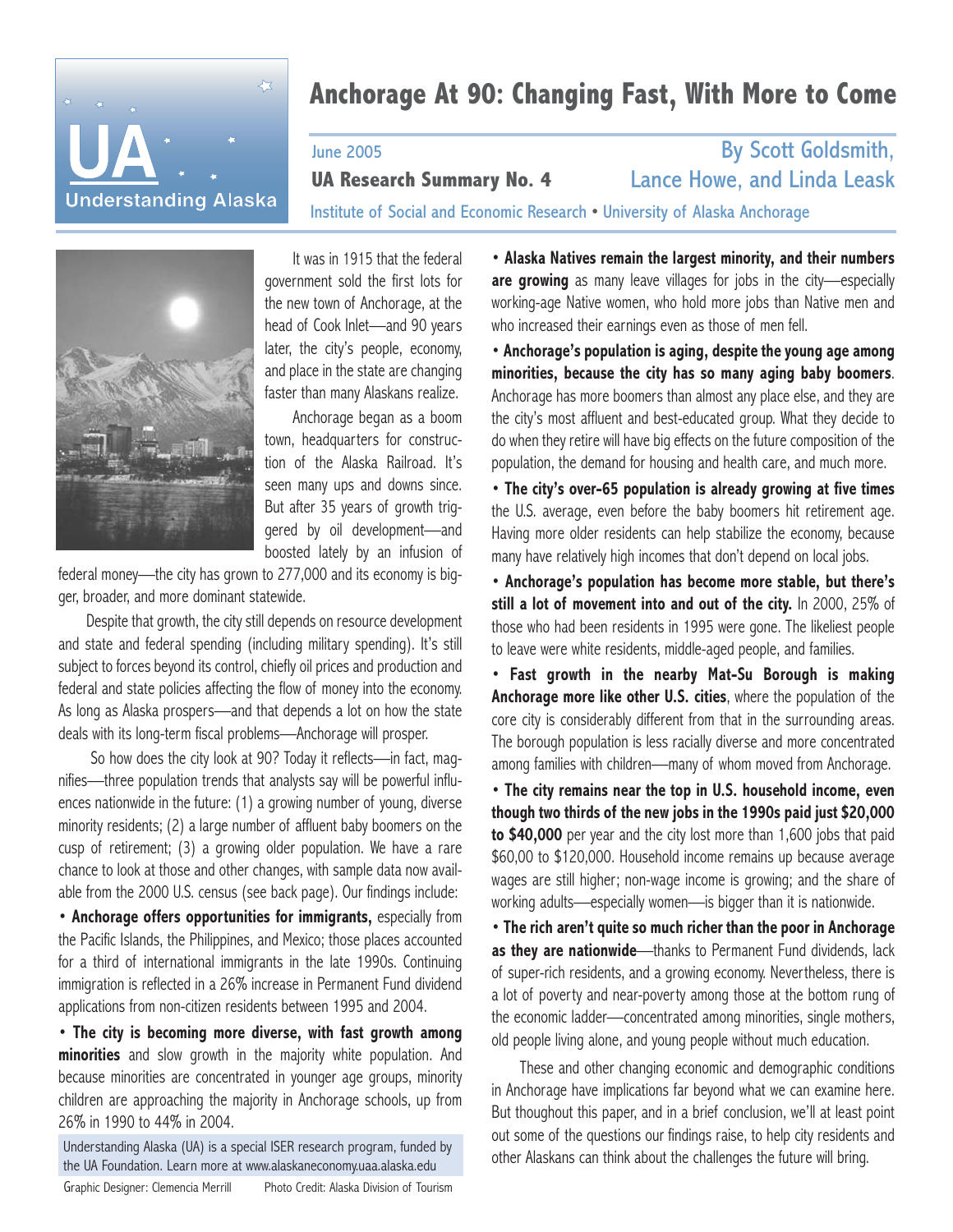### **OVERVIEW**

This publication looks at changes in the circumstances of Anchorage's civilian population, mostly since 1990. Military personnel and their families have been an essential part of the community since World War II—and the city's military bases are a critical source of community jobs. But unlike civilians, military personnel and their families come and go at the direction of the military. Looking just at civilians—who move in or out for personal reasons—gives a clearer picture of fundamental demographic change in the city.

Anchorage's civilian population stood at about 255,000 in 2004, and military households brought the city total to 277,000, or about 42% of Alaska's population of 655,000. The city population might have climbed higher, close to 300,000, if not for the growing shift of people—mostly families with children—to the nearby Mat-Su Borough.

With thousands living in the borough but working in Anchorage, ties between the two are growing, and the combined Anchorage/Mat-Su region increasingly dominates the state economy. The region has more than half of all jobs statewide; that share is expected to keep growing.

Anchorage has been Alaska's largest city since the military buildup during World War II. But it was state oil wealth, beginning in the late 1970s, that fueled unprecedented growth. With the state government spending billions in the economy, trade and service jobs mushroomed and the city was transformed into the support center for much of the state. It also has military bases, concentrations of government workers, headquarters for the oil industry, and growing tourism, health care, and

air cargo industries. The economy has become broader and more diversified.

But despite that diversification, it is oil development, state oil wealth, and federal spending that are at the heart of the city's economy. And all those factors are beyond Anchorage's control, leaving the city still vulnerable to sudden ups or downs.

2



Anchorage's population has always been among the country's most transient, waxing and waning with job growth. It's still a mobile population—in 2000, one in five residents was a recent arrival but less so than it used to be.

In the 1990s there were no big booms or busts, and population and jobs in the city grew slowly but steadily. Most of those jobs were in lower-paying trade and service industries. At the same time, the city lost hundreds of high-paying jobs in the oil industry, as North Slope oil production declined. Toward the end of the decade, fast growth in the U.S. economy pulled people out of Anchorage, as we'll see on pages 4 and 5.

But since about 2000, increased federal spending for projects and programs has helped boost job growth. Higher-paying jobs in construction and health care have led recent job growth. Also, the U.S. economy slowed in 2001 and 2002. Those changes once again drew

more people to Anchorage; the Alaska Department of Labor estimates that half the civilian population growth from 2000 to 2003 was due to more people arriving.





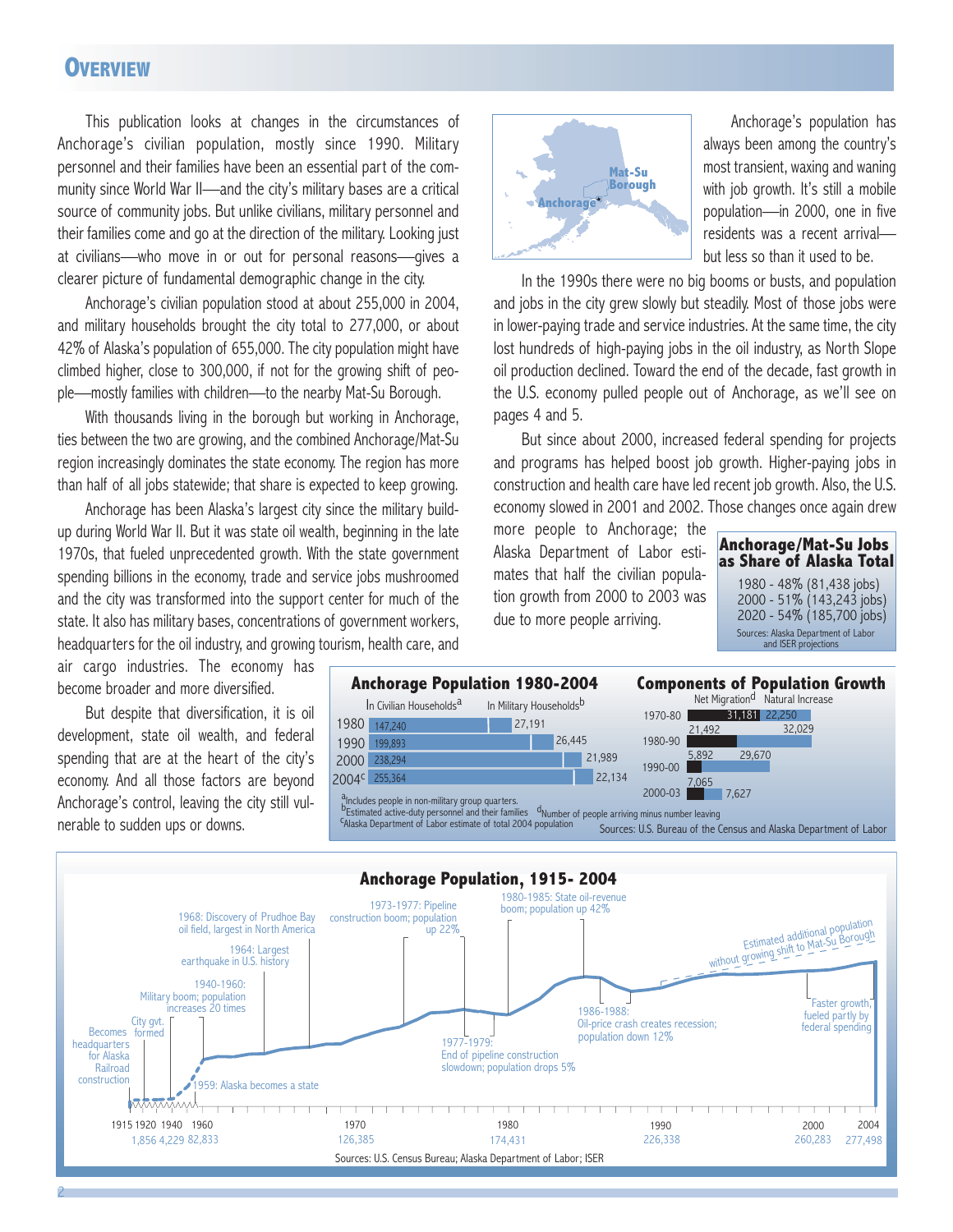A big draw of Anchorage has historically been higher incomes and household incomes and average wages remain higher, but less so than they used to be. (But on the flip side, the city's historically high living costs also aren't as much above the U.S. average as they used to be.) However, as we'll see, high household incomes aren't universal—especially among minority groups—and growing numbers of workers are clustered at the low end of the pay range.

The economic changes of recent decades are reflected in the population. Baby boomers—the generation born after World War II—are a huge group nationwide, but even bigger in Anchorage, because so many came to the city as young adults during the economic booms of the 1970s and 1980s. The big questions are how long they'll keep working and whether they'll stay in the city when they retire (see page 15).

A much smaller but growing group is made up of those already over 65—their numbers have quadrupled since 1980, and that growth could accelerate sharply as baby boomers age. Several factors are making the city more attractive to older residents—and they help stabilize the economy, because they get much of their income from Social Security and other sources that don't depend on the local economy. Also, many have relatively high incomes (pages 13 and 14).

A third group that mirrors change nationwide is the fast-growing minority population, which is younger and much more culturally diverse than the older white residents. Their growing numbers are already

changing school enrollment and the labor force—and bringing the city the challenge of making everyone feel part of the community.

A final group we look at is young adults, whom some fear are abandoning the city for better opportunities elsewhere. There are conflicting signs about that (see page 16).







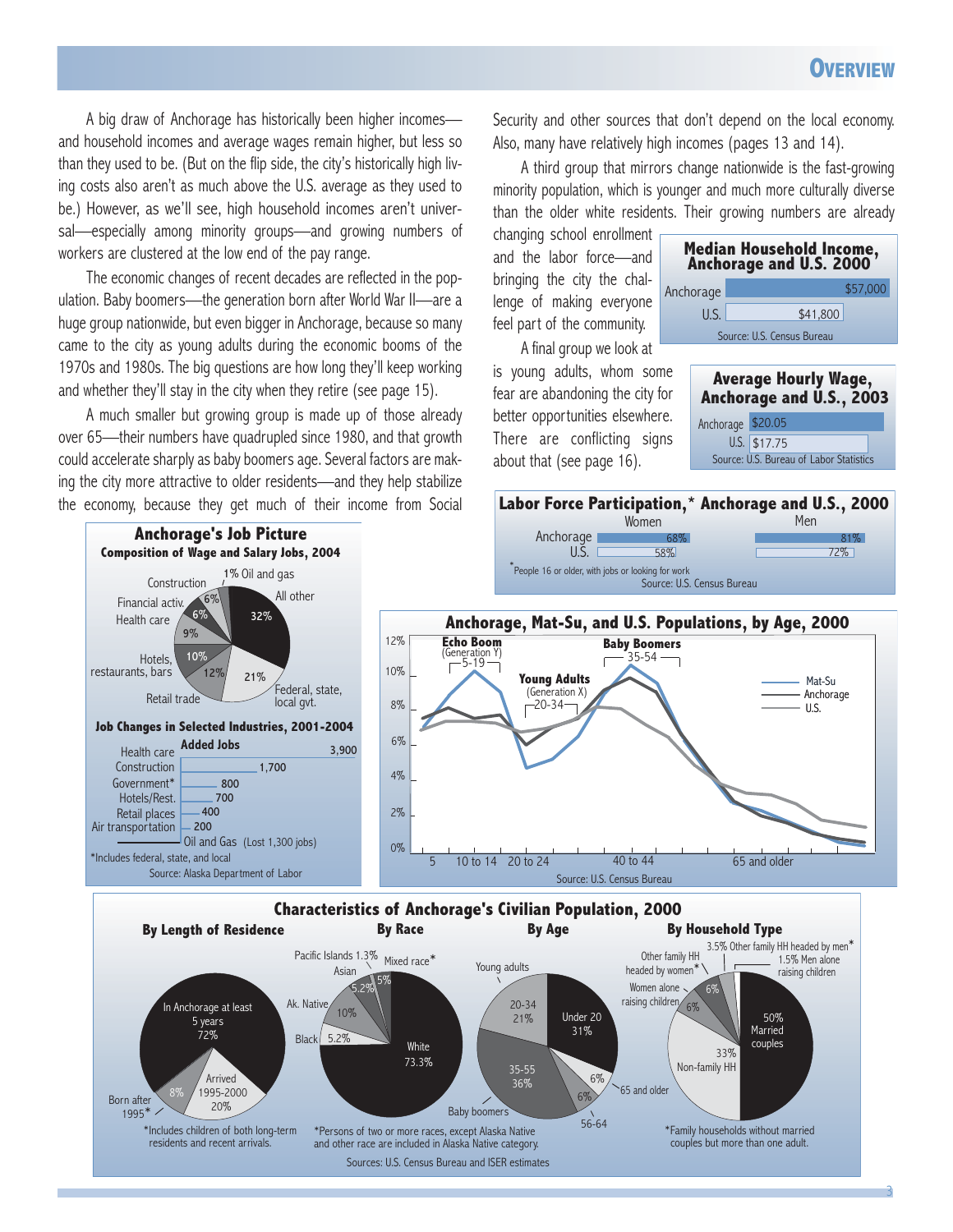# **MIGRATION CONTRIBUTES TO CHANGE**

Anchorage's population has gotten more stable, but there's still a lot of churning. The Alaska Department of Labor estimates numbers arriving or leaving each year. But the only detailed information on characteristics of movers is the 10-year U.S. census, which asks people where they lived 5 years earlier. That tells us about movers in the last half of the decade. But in the 1970s and 1980s, there were economic booms early in the decade followed by busts later on, especially the 1986-88 recession. The city saw no such big booms or busts in the 1990s, but the U.S. economy grew faster late in that decade.

As a result, more people left than arrived in Anchorage in the last half of the 1970s, 1980s, and 1990s. So it may look as if the city lost more people than it gained in every decade—but that isn't true. The

4

boom times attracted more people than the busts cost the city, and in every decade arrivals exceeded departures. The census information happens to be during the economic slowdowns. But we believe—based on how the city looked at the beginning and end of every decade—that the characteristics of the movers were similar throughout the decade, even though their numbers were larger or smaller at times.

In this profile we report on those who came or went from 1995 to 2000, when 64,000 left the city and 47,000—a third fewer arrived. Part of the reason more people left was the the booming U.S. economy in the late 1990s. Also, most of the jobs being created in Anchorage were at the low end of the pay scale—and the city was losing hundreds of high-paying jobs in the oil industry and elsewhere. And

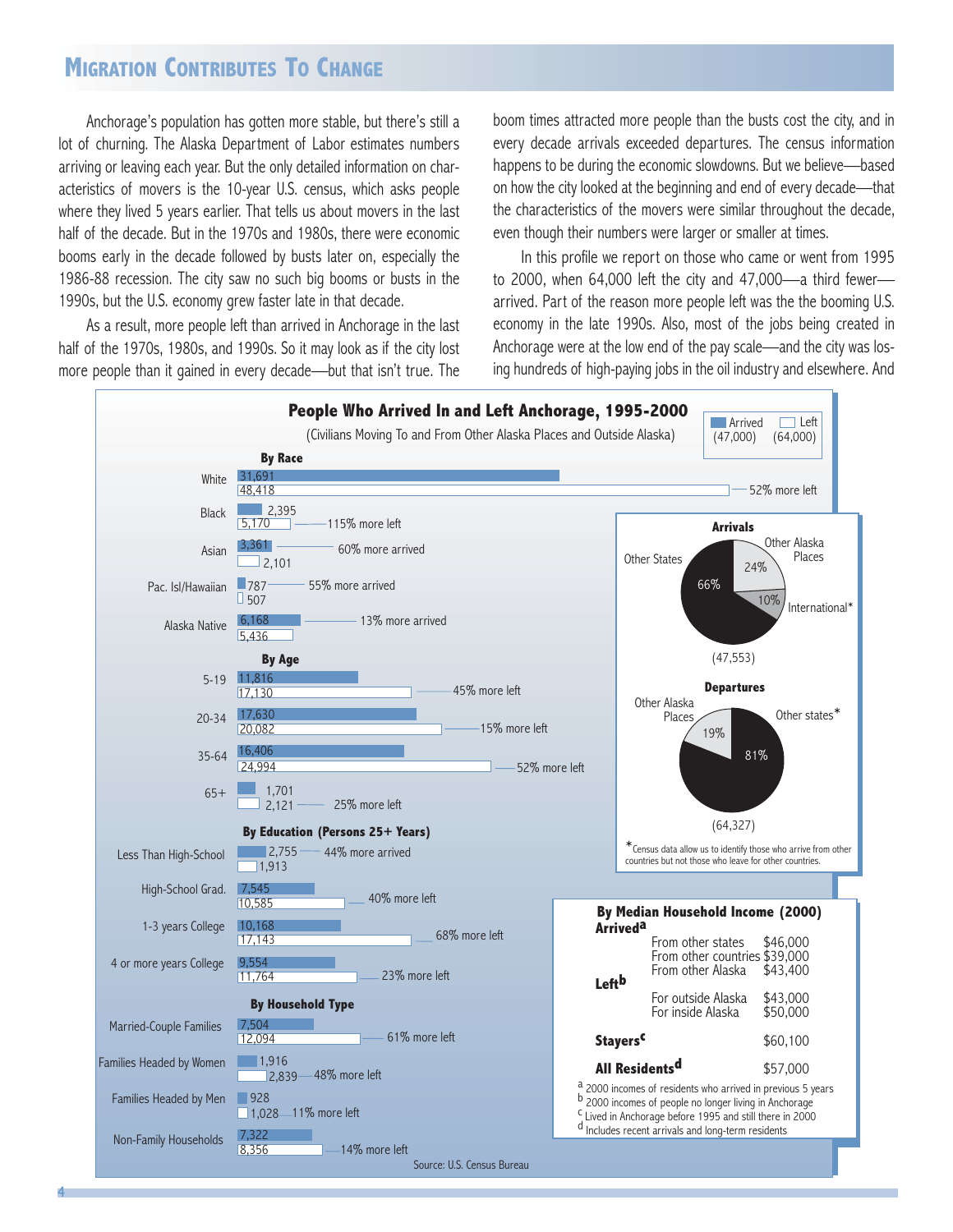at the same time, thousands were leaving Anchorage for the adjacent Mat-Su Borough, as we discuss more below.

Most of those who left—80%—moved outside Alaska and about 20% left for other Alaska places. People leaving in the largest numbers were white residents; married-couple families; middleaged people; children; and people who had some college education but not four-year degrees.

Among those moving in, about 66% came from other states, about a quarter from elsewhere in Alaska, and 10% from other countries. Those arrivals were of all races, ages, and household types. But the only groups who arrived in bigger numbers than left were Alaska Native, Asian, and Pacific Island people, and people who hadn't finished high school.

Household incomes of both those who left Anchorage and those who moved in were lower than the overall median income for Anchorage—\$57,000 in 2000—with the lowest incomes among recent international arrivals.

So how did all this movement contribute to change?

• The share of households that were married couples dropped from over 53% in 1990 to under 50% by 2000. Migration doesn't account for all the decline, but it contributed, because many married couples left for other states or the Mat-Su Borough.

• Minorities became a bigger share of the population, due not only to more arriving, but also to natural increase among existing residents and to the loss of about 15,000 white residents in the late 1990s.

• Movement in and out probably didn't have much effect on Anchorage's overall household income, because incomes of most of those who moved in and out were similar.

• Education levels in Anchorage changed little between 1990 and 2000, even though many people with some college education left and a few hundred without high-school diplomas arrived in the late 1990s. The lack of overall change is probably because: (1) more educated people arrived in the early 1990s; and (2) more of the long-term residents improved their education. The only noticeable change was a drop in educational attainment among young adults (page 16).

Among those arriving in Anchorage from other Alaska places in the late 1990s, about 25% came from remote western and northern Alaska. The migration of Alaska Natives from villages to Anchorage in

| <b>Origins of Arrivals from Other</b><br><b>Alaska Places, 1995-2000</b> |                            |  |  |
|--------------------------------------------------------------------------|----------------------------|--|--|
| Remote Rural Areas*                                                      | 25%                        |  |  |
| Mat-Su Borough                                                           | 19%                        |  |  |
| <b>Fairbanks</b>                                                         | 16%                        |  |  |
| Kenai Peninsula                                                          | 13%                        |  |  |
| Kodiak Island                                                            | 7%                         |  |  |
| Valdez-Cordova 6%                                                        |                            |  |  |
| All Other                                                                | 14%                        |  |  |
|                                                                          | Source: U.S. Census Bureau |  |  |

recent times has boosted the city's Native population, especially workingage women (page 10).

\*Remote rural areas are the North Slope, Northwest Arctic, and Lake and Peninsula boroughs and the Wade Hampton, Bethel, Nome, Dillingham, and Yukon-Koyukuk census areas.



Among those who left Anchorage for other Alaska places, 42% mostly young, white families with children—went to the adjacent Mat-Su Borough. Borough house prices have historically been below Anchorage's, and commute times from the borough are reasonable. Clear measures of movement to the borough are the 60% increase in commuters from the borough between 1990 and 2000 and growth in Mat-Su school enrollment.

Mat-Su enrollment was up 50% from 1990 to 2005. Partway through the 2004-05 year, nearly 1,000 students were transfers from other Alaska districts. We know many were from Anchorage, but the Mat-Su district can't readily report transfers by individual district.

Movement to the Mat-Su showed no signs of abating in mid-2005, but some analysts predict that the borough's house prices will move ever closer to Anchorage's, as demand in the borough continues to grow.



Source: Mat-Su School District

The patterns of migration to the Mat-Su, and patterns of change in Anchorage, have created some demographic differences.

\*As of February 2005

• Nearly all the growth in Anchorage from 1990-2000 was among people over 40. Movement in among the younger minorities wasn't enough to offset (1) migration out among families with children and (2) aging among the city's older white residents.

• By contrast, the fast growth in the Mat-su Borough was spread among most age groups, except the very old. Close to half the growth was among was among those under 40 and just over half among those over 40.

• Despite fast growth in the Mat-Su and the aging of Anchorage's population, labor force participation in Anchorage remains much higher about 73% compared with 66%.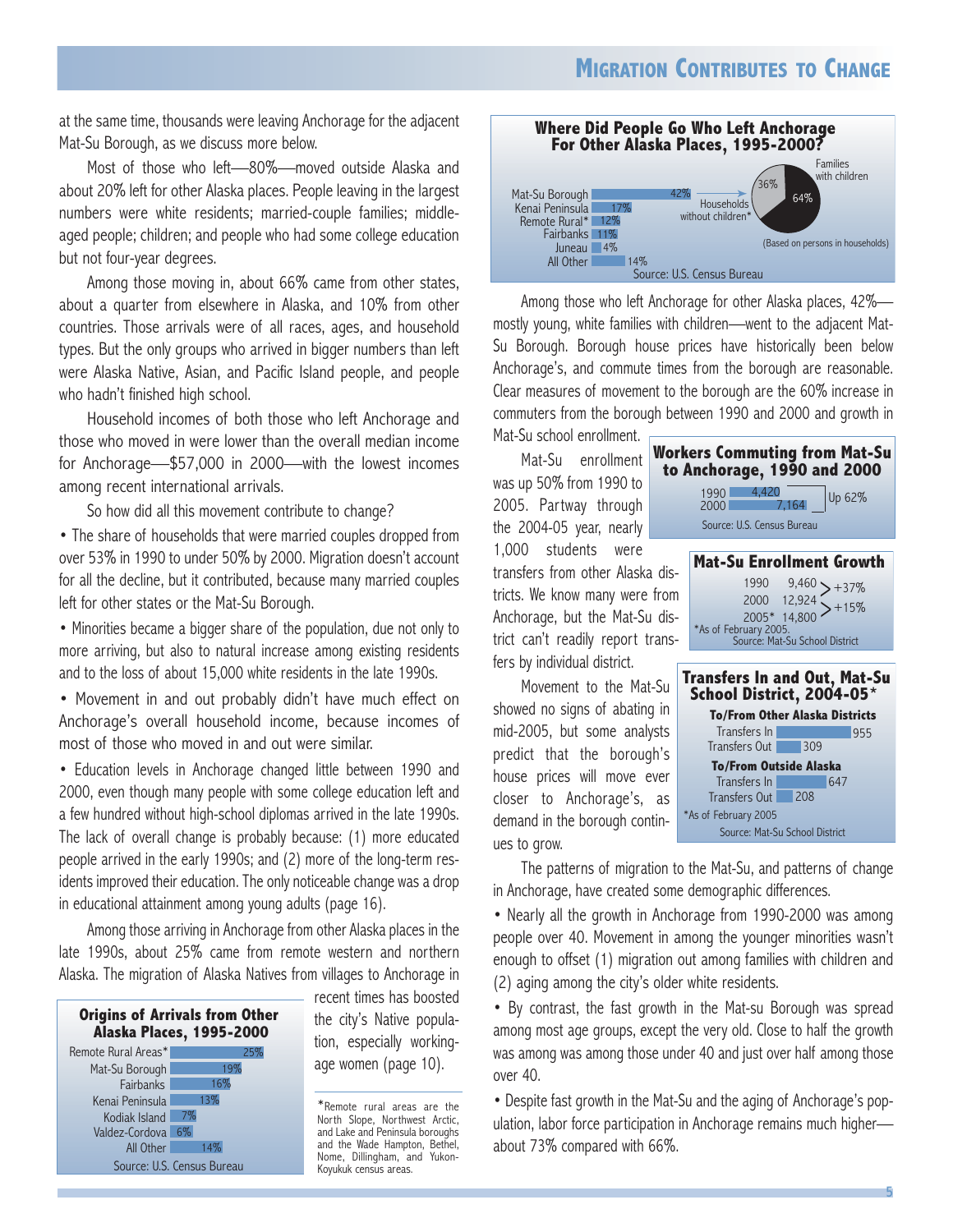### **FAMILIES AND CHILDREN**

Most children in Anchorage—about 70%—still grow up with both parents, but that share has declined over time, as the share of married couples fell, and it's now slightly below the U.S. average of 72%. The remaining 30% of children in Anchorage live in households with just one parent, with or without other adults also in the household.

About 14% are being raised by mothers alone—with no other adult in the house. That's above the U.S. average of 12.5%. There's also a small but noticeable trend toward more single fathers raising children; about 3% of Anchorage children are being raised by their fathers alone, with no other adult in the house, compared with less than 2% nationwide. Still, despite that increase, Anchorage children who live with only one parent are five times more likely to live with their mothers. The remaining 13% of children are growing up in households with either their mothers or their fathers, but also some other adults—who could be other relatives, unmarried partners, or roommates.

Poverty among Anchorage children fell slightly between 1990 and 2000—from 9.5% to 9.3%—which may seem surprising, given the growth in single-parent families, which we know are much more likely to be poor (page 8). But several things likely contributed. First, poverty is measured under the federal poverty threshold; in 2000, that was just around \$17,500 for a family of four. That





threshold isn't adjusted for Alaska's higher cost of living; some analysts argue that it is too low nationwide. Also, welfare reform beginning in the late 1990s required many parents receiving welfare payments to find jobs; it's likely that even lower-paying jobs are enough to raise families above the federal poverty line. Supporting that argument is the decline in poverty among children nationwide, from 18.3% to 16.6%. And, as we talk about on page 8, growing Permanent Fund dividends may have also held down poverty.

Poverty declined among Anchorage children of all races, except among Asian and Pacific Island children—where it increased sharply. Many of those were likely newer immigrants, whom we know have lower incomes. Poverty among minority children in general remains two to three times higher than among white children.



Poverty threshold for a family of four in 2000 was about \$17,500. Source: U.S. Census Bureau

U.S. <del>. . . . . . . . . . . . .</del> 18.3<mark>%</mark>

Source: U.S. Census Bureau

6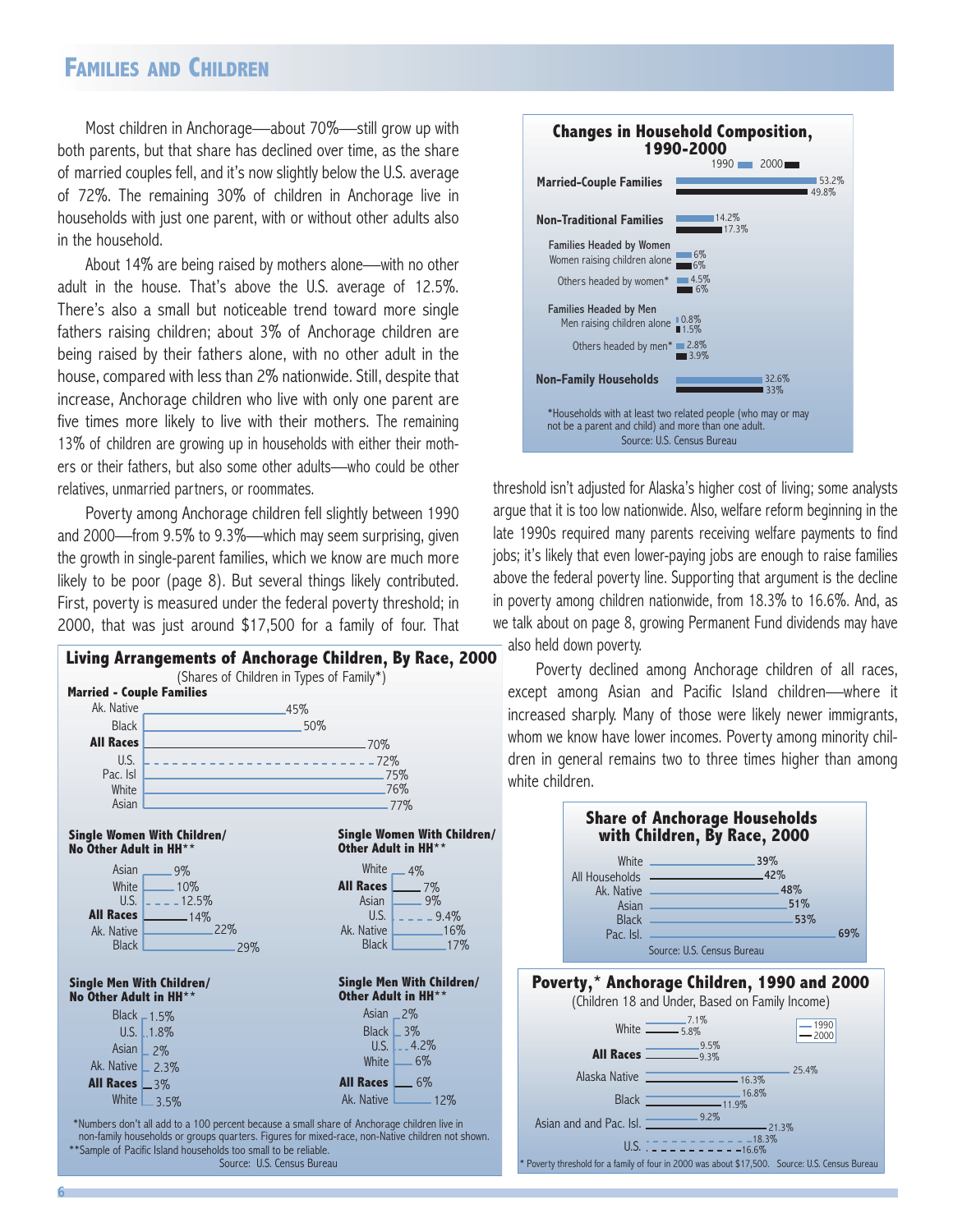| <b>Anchorage Civilian Population By Race</b>                                                                                                                                                                                                                                                       |      |                            |          |
|----------------------------------------------------------------------------------------------------------------------------------------------------------------------------------------------------------------------------------------------------------------------------------------------------|------|----------------------------|----------|
|                                                                                                                                                                                                                                                                                                    | 1990 | 2000                       | Increase |
| White 164,136                                                                                                                                                                                                                                                                                      |      | 170,145                    | $+4\%$   |
| Black 9,952                                                                                                                                                                                                                                                                                        |      | 11.942                     | $+20%$   |
| Asian 9.624                                                                                                                                                                                                                                                                                        |      | 12.198                     | $+27%$   |
| Ak. Native 14,750                                                                                                                                                                                                                                                                                  |      | 23,803                     | $N/A^*$  |
| Pac. Isl                                                                                                                                                                                                                                                                                           | 492  | 3.024                      | $+415%$  |
| Other                                                                                                                                                                                                                                                                                              | N/A  | 10.954                     | $N/A^*$  |
| Figures exclude people living in group quarters. *"Other" category includes people<br>of mixed race, except Alaska Natives of mixed race, who are in Alaska Native category.<br>We can't calculate growth rates for these categories, because the mixed-race category<br>did not exist until 2000. |      | Source: U.S. Census Bureau |          |

Higher poverty among the city's minority children is partly because more live in single-parent households, which tend to be poorer. Only half the city's Alaska Native and black children live with both parents, compared with at least 70% among other races.

We also know that household incomes of all minorities are significantly below those of white households. Alaska Native and Pacific Island households have the lowest incomes in the city, at 60% those of white households.

Incomes of minority households are lower because more are headed by younger people, who aren't yet at their peak earning power; fewer have jobs; and the jobs they have tend to be lower-paying (see pages 11 and 12).

The share of households with children also varies sharply by race. The older average age of white residents is reflected in the fact that only about 4 in 10 white house-

holds have children. Pacific Island people are the city's youngest group; 7 in 10 of their households have children.

Another sign of the aging of the white population—and of the migration out of the city of thousands of white families—is in school enrollment. Minorities make up about 27% of Anchorage's population but 44% of school enrollment. The number of white students in Anchorage schools was smaller in 2004 than it had been in 1980.

The growing diversity of the Anchorage population—and the sharp differences in ages, incomes, and cultures—pose significant challenges for the city.

Education levels among Alaska Natives have improved in recent times, but still fall considerably short of those among whites; many Asian and Pacific Island people lack the education they need to help them get better jobs.

Also, more than one in ten students in Anchorage schools speaks a primary language other than English—and those languages are diverse (page 9). Schools face the challenge of helping all children learn and meeting the No-Child-Left-Behind standards.

And single mothers and minority residents are clustered at the bottom of the income ladder, with many holding lower-paying jobs without health insurance. Making sure all children and families get adequate health care and other services they need will be a challenge for the city and the state, as health care costs continue to escalate.



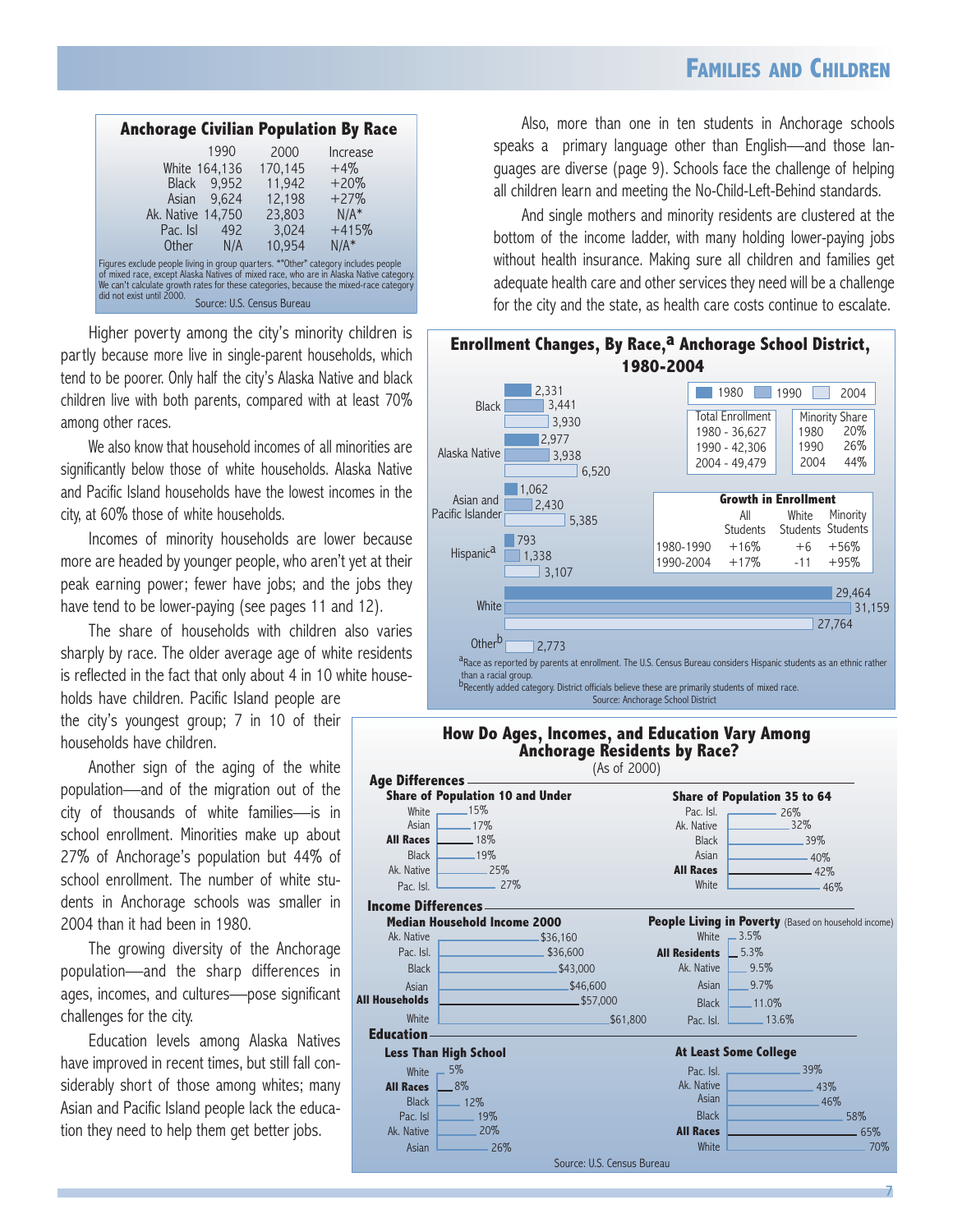## **LOW-INCOME RESIDENTS**

| <b>Average Anchorage Household Income</b><br><b>From Permanent Fund Dividends, 2000</b> |                                |                                        |  |
|-----------------------------------------------------------------------------------------|--------------------------------|----------------------------------------|--|
|                                                                                         | <b>Dollar</b><br><b>Amount</b> | <b>Share of</b><br><b>Total Income</b> |  |
| Wealthiest 20% of HH<br>Poorest 20% of HH                                               | \$4.999<br>\$3,174             | $3\%$<br>21%                           |  |
| Source: ISER calculations with U.S. census data                                         |                                |                                        |  |

Poverty cuts across all races, ages, and family types, but Anchorage's poorest households are concentrated among minorities, single women with children, those with less education, and single residents over 65. Half the children being raised by single mothers are in the bottom 20% of households, as are 24% of residents over 65 and nearly 30% of Alaska Native and black residents.

By contrast, white residents, people with college degrees, and those with full-time jobs are more likely to be in the wealthiest 20% of households.

Incomes of the poorest 20% of Anchorage households are still above those of the poorest households nationwide. They have also stayed ahead of inflation since 1980—but only because of the unique state program that makes cash payments to all residents. Since the 1980s, Alaska's government has used part of the earnings of the Permanent Fund—the savings account established with oil revenues—to pay dividends to state residents. The fund had a balance of nearly \$31 billion in mid 2005.

Dividends made up \$1 of every \$5 of income among the poorest 20% of Anchorage households in 1999 (the income year reported during the 2000 census); dividends that year were \$1,769 per person. For the wealthiest 20% of households, dividends contributed on average 3% of income. But even though the share of income is much smaller among wealthier households,



they actually collect more on average: \$5,000 per household in 1999, compared with about \$3,200. That's likely because more of the poorer households are single-person. Still, it refutes a common belief that poorer households typically collect more.

About 5% of Anchorage residents fell below the federal poverty line in 2000, compared with 12.4% nationwide. But without dividends, Anchorage's poverty rate could have risen to 9%. The poverty standard is quite low—\$17,500 for a family of four in 2000—so this is an estimate of how much dividends alleviate extreme poverty.

Income distribution in Anchorage is also somewhat more equitable than it is nationwide—the poor aren't quite as poor relative to the rich. That's true for two reasons: Unlike the U.S. as a whole, Anchorage doesn't have any billionaires to skew the distribution. And Permanent Fund dividends reduce inequity by supplementing incomes of the poor. Dividends weren't intended as income supplements, but that's what they've become—and state policymakers will need to keep that in mind in the future, if they are considering changes in the Permanent Fund dividend program.



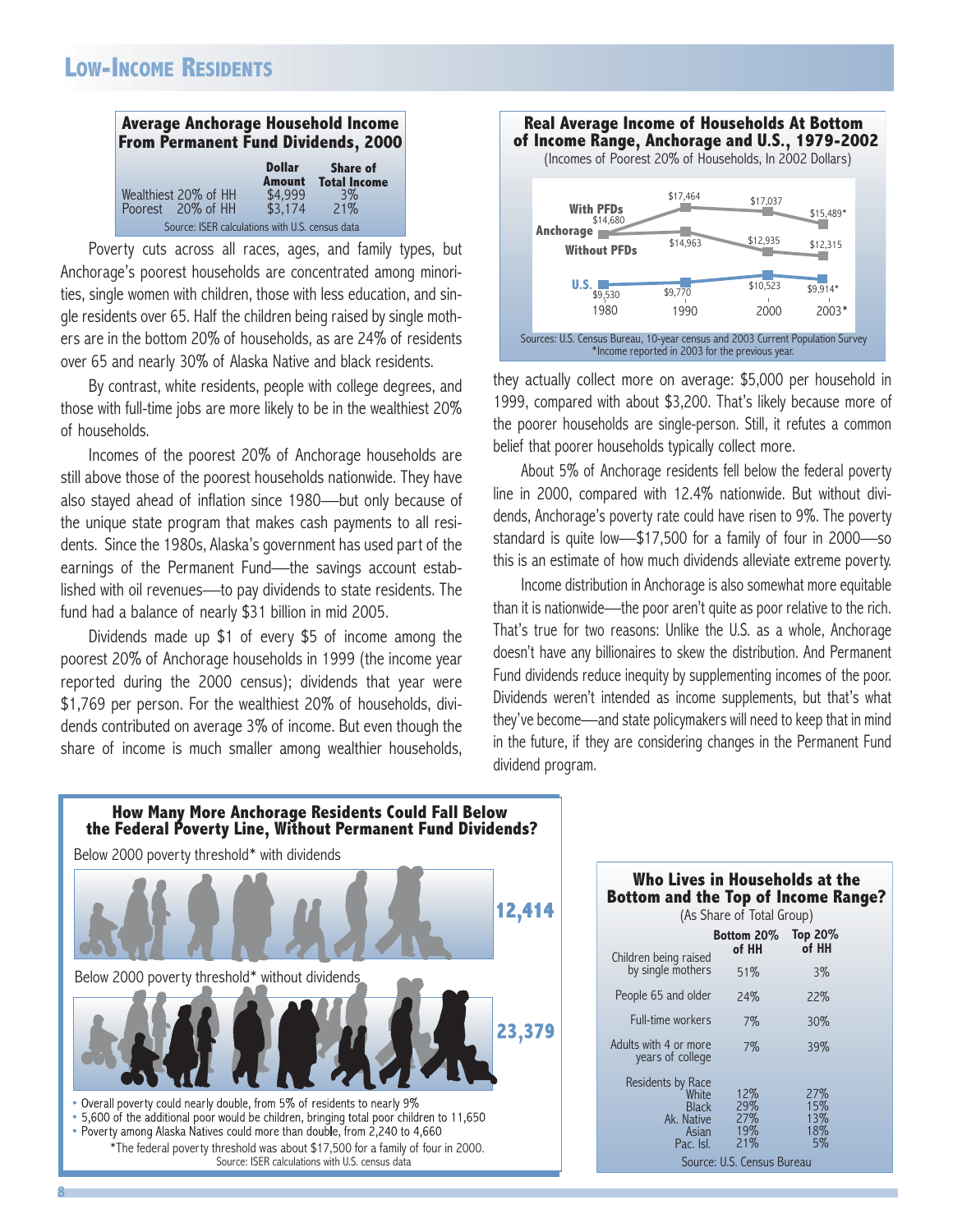## **INTERNATIONAL IMMIGRANTS**

The city's foreignborn population is up sharply since 1990, with people who were born abroad arriving from both other states and other countries.

The number of Anchorage residents born outside the 50 states grew 60% in



the 1990s, up from 13,000 to nearly 21,000. The foreign-born share of the population increased from 7% to 10%. Many of these residents—especially the long-term residents—are U.S. citizens.

International immigration in the past decade is shown by growth in the number of Permanent Fund dividend applications from Anchorage residents who are not citizens—up 14% between 1995 and 2000 and up 10% from 2000 to 2004. Arrivals in Anchorage in the late 1990s were younger, less well-educated, and less likely to come with families; they also had lower incomes than those who came a decade earlier. Lower education levels among many immigrants, compared with U.S. citizens, have also been reported nationwide.

People from throughout the world arrived in the late 1990s, but more were from Samoa and other Pacific Islands than any place else, followed by the Philippines and Mexico. There was significant immigration from Korea and other Asian countries as well.





International arrivals are also reflected in languages spoken by students in city schools. In 2004, about 13 percent of the students spoke languages other than English. Spanish was most common; Tagalog (the Philippines) was second, then Samoan, Hmong (Southeast

### Asia), and Korean. No single reason explains why the city attracts immigrants. An obvious one is what the U.S. in general offers: freedom, safety, opportunities, public schools, and much more. Also, federal laws and programs determine where refugees settle based on availability of sponsors and other factors—and also play a big role in determining where immigrants go, favoring those who can settle in a place with close relatives who are already citizens. Residents of U.S. territories or commonwealths (like American Samoa) are U.S. nationals who don't face the immigration

| <b>Most Common Birth Places of Recent</b><br>International Immigrants (1995-2000)                                                          |       |                            |     |  |
|--------------------------------------------------------------------------------------------------------------------------------------------|-------|----------------------------|-----|--|
| Samoa, Guam,<br>Other Pacific Isl.                                                                                                         |       |                            | 16% |  |
| Philippines                                                                                                                                |       | $11\%$                     |     |  |
| Mexico                                                                                                                                     |       | $9\%$                      |     |  |
| Canada                                                                                                                                     | 4.5%  |                            |     |  |
| Korea                                                                                                                                      | 4.5%  |                            |     |  |
| Poland                                                                                                                                     | 4.5%  |                            |     |  |
| China                                                                                                                                      | 4%    |                            |     |  |
| <b>Russia</b>                                                                                                                              | $4\%$ |                            |     |  |
| <b>Thailand</b>                                                                                                                            | $3\%$ |                            |     |  |
| Colombia                                                                                                                                   | $3\%$ |                            |     |  |
| Notes: Includes those born in U.S. territories or commonwealths, but<br>excludes those born to American parents temporarily living abroad. |       |                            |     |  |
|                                                                                                                                            |       | Source: U.S. Census Bureau |     |  |
|                                                                                                                                            |       |                            |     |  |



requirements of those from other countries.

But why Anchorage? Jobs, for one thing: the city has seen steady job growth for more than a decade. Lower taxes are another draw: Anchorage residents pay less tax than residents of many U.S. cities, because there are no state or local personal income or sales taxes. On top of that, the state makes annual Permanent Fund dividend payments to qualified residents, whether they're citizens or not.

And Anchorage has less pollution, relatively lower crime rates, and less crowding than many larger cities. Also, it's been the pattern throughout U.S. history that when the first immigrants find economic opportunities in a community, they encourage others to come.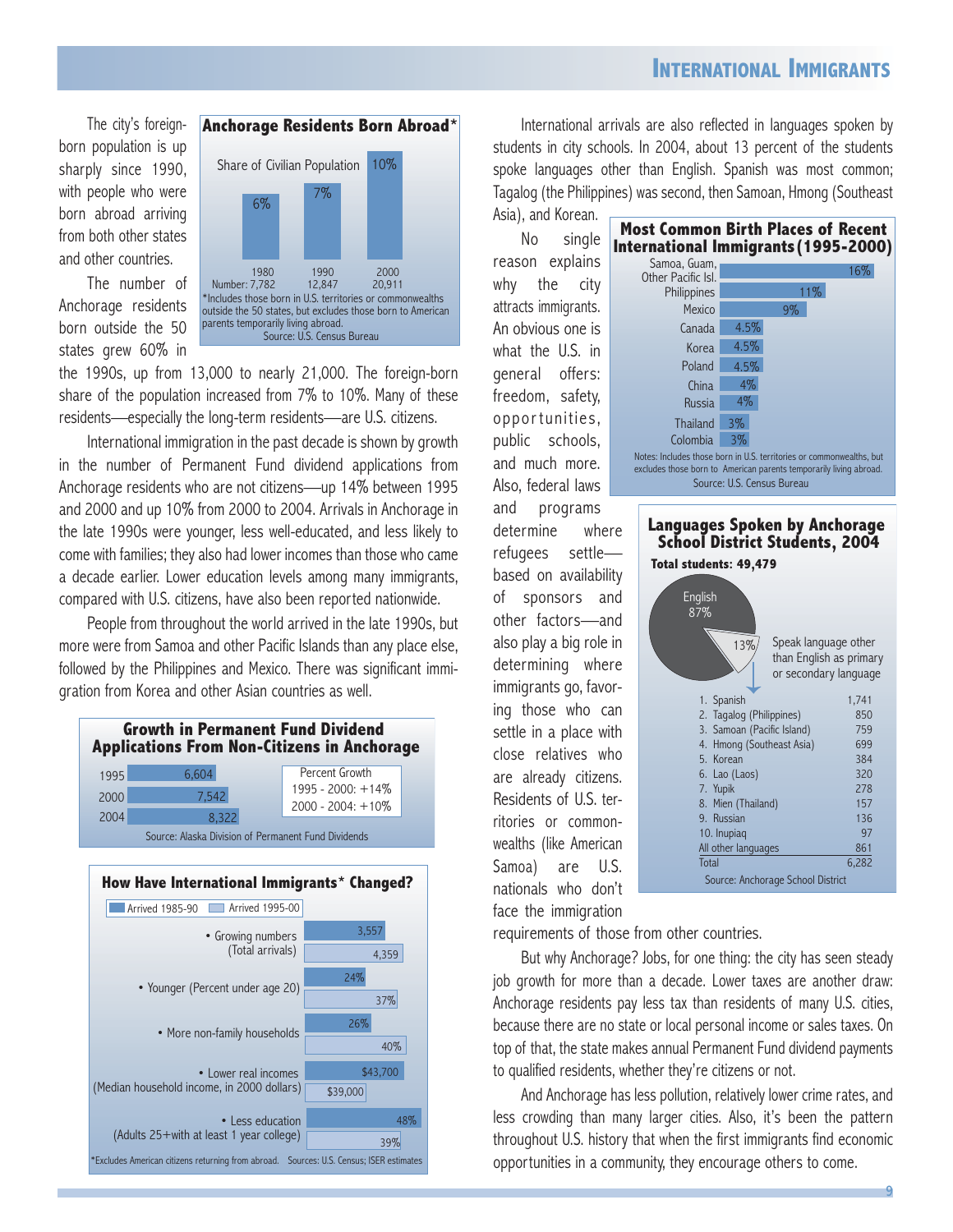# **ALASKA NATIVE RESIDENTS**



Alaska Natives are the city's largest minority, making up about 10% of the population. Many moved to the city from their homes in small villages of western and northern Alaska, drawn by jobs, education opportunities, and better access to medical care. By 2000, about one in five of all Alaska Natives lived in Anchorage.

Has their increasing urbanization benefited Alaska Natives? That's a complex question with many aspects; here we look at only a narrow part of their overall circumstances. Alaska Natives in Anchorage have seen economic gains like improved job opportunities (especially for women) and increased homeownership. But they continue to face high unemployment, high rates of poverty, and incomes far below the city average. They also have among the city's highest share of households headed by single women, their education levels and homeownership rates are improving but still lag those of non-Natives, and they face a number of health and other social problems documented in a recent ISER report, Status of Alaska Natives 2004.

Here we first compare characteristics of Native households in Anchorage and in remote villages, and then look at changes among the city's Native households since 1990.



Native households in Anchorage are much less likely than village households to be married couples—26%, compared with 44%. Households headed by women are more common than married-couples among Native households in Anchorage —32% compared with 26%; nearly one quarter

of Native children in Anchorage are growing up with their mother as the only adult in the household. Non-family households make up a much bigger percentage of households in the city than in the remote villages—34% compared with 22%.

There are also big differences in the ratio of men to women in Anchorage and in remote villages. Working-age Native women in Anchorage outnumber working-age men by more than a third. That

|             |                                   |                            | <b>Number of Working-Age (20-64)</b><br><b>Native Men and Women in Anchorage</b><br>and Remote Rural Areas,* 2000 |            |
|-------------|-----------------------------------|----------------------------|-------------------------------------------------------------------------------------------------------------------|------------|
|             | Anchorage                         |                            | Remote Rural                                                                                                      |            |
|             | Men 5,410                         | 37 percent                 | 12,360                                                                                                            | 13 percent |
| Women 7,460 |                                   | more women                 | 10,970                                                                                                            | more men   |
|             |                                   | Source: U.S. Census Bureau |                                                                                                                   |            |
|             |                                   |                            | <b>Average Incomes, Native Households</b><br>in Anchorage and Remote Rural Areas,* 2000                           |            |
|             | Anchorage                         |                            | \$51,022                                                                                                          |            |
|             | Remote Rural                      |                            | \$35,805                                                                                                          |            |
|             | substantially from median income. |                            | Note: Median income figures not available for this breakdown. Average income can differ                           |            |
|             |                                   | Source: U.S. Census Bureau |                                                                                                                   |            |

disparity helps explain why Native women in Anchorage also hold more jobs than Native men, as we'll see on page 13.

Incomes of village households average only about 70% those of Native households in Anchorage. That's due to both higher unemployment and lower average wages in remote villages.

Looking at changes among Native households in Anchorage, we found that the number of Native workers in Anchorage with full-time jobs nearly doubled between 1990 and 2000, from 2,700 to 4,900.

Real (adjusted for inflation) incomes of Native households in Anchorage also improved slightly in the 1990s, while real incomes of non-Native households dropped. We'll also see, on page 13, that Native working women boosted their earnings even as income of men (both Native and non-Native) fell. But median Native household income in 2000 was still only 60% that of non-Natives.

Homeownership among Native households improved from 34% to 42% in the 1990s. But the 58% of Native households that still rent have incomes less than half those of Native homeowners—in 2000, a median of \$25,000, compared with \$58,000.

|                     | <b>Real Median Income of Native and Non-Native</b><br><b>Households in Anchorage, 1980-2000</b> |                            |                                 |                        |
|---------------------|-------------------------------------------------------------------------------------------------|----------------------------|---------------------------------|------------------------|
|                     | <b>Native</b>                                                                                   | (In 2000 Dollars)          |                                 | <b>Non-Native</b>      |
| 1980                | \$31,774                                                                                        | 1980                       |                                 | \$57,868               |
| 1990                | \$36,076                                                                                        | 1990                       |                                 | \$61,204               |
| 2000                | \$36,160                                                                                        | 2000                       |                                 | \$59,200               |
| Renters<br>\$25,000 | Homeowners<br>\$58,000                                                                          | Source: U.S. Census Bureau | Renters<br>\$37,000             | Homeowners<br>\$77,600 |
|                     | <b>Homeowners and Renters in Anchorage</b><br>Native Households<br>Owners Renters               |                            | Non-Native Households<br>Owners | Renters                |

|                            |     | Owners Renters |          | Owners Renters |
|----------------------------|-----|----------------|----------|----------------|
| 1990                       | 34% | 66%            | 56.5%    | 43.5%          |
| 2000                       | 42% | 58%            | $64.1\%$ | 35.9%          |
| Source: U.S. Census Bureau |     |                |          |                |

\*Remote rural areas are the North Slope, Northwest Arctic, and Lake and Peninsula boroughs and the Wade Hampton, Bethel, Nome, Dillingham, and Yukon-Koyukuk census areas.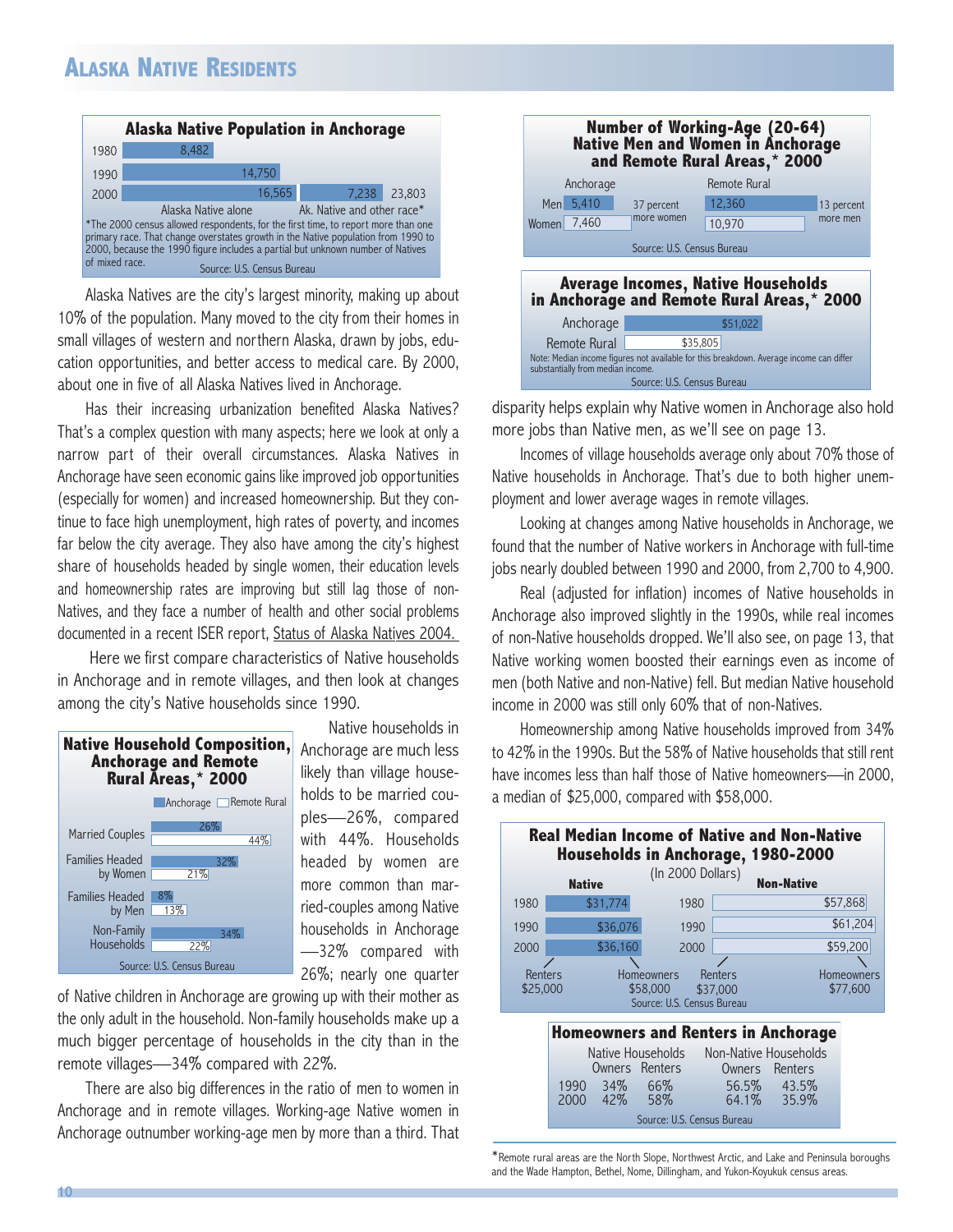And finally, while lower average earnings partly explain the lower incomes among Native households, the gap also has to do with lack of full-time jobs. In 2000, only



46% of the city's Native households had full-time workers, compared with 72% among non-Native households. Another 32% of Native households had only unemployed or part-time workers, compared with 16% among non-Natives. Native households were almost twice as likely to have no one in the labor force. This gap will pose an increasing challenge, as large numbers of young Natives move into the labor force. State, city, and Native leaders still face the longstanding issue of how to improve job opportunities for Alaska Natives.



This economic broadening is good, because it offers Anchorage residents and visitors more choices and has helped reduce living costs relative to other places. But with some exceptions—like health care—service and trade jobs are at the low end of the pay scale. The adjacent figure shows the effects on Anchorage workers of the job shift since 1980.

In the first part of the 1980s, the number of jobs in Anchorage grew rapidly, as the city went through a boom related to high oil prices and state spending of its oil revenues. Many of those new jobs were in trade and service industries, but thousands were also being added in the oil industry, government, construction, and other industries with higher average pay.

Things changed in the 1990s, with only about half as many jobs being added—and virtually none in the \$60-\$120,000 range. In fact, the city lost about 1,600 jobs in that upper range. Two-thirds of the jobs added paid \$20-\$40,000, and most of the rest paid either less than \$20,000 or \$40-\$60,000. A few hundred were added at the very top (over \$120,000).

Another measure of the change is the share of workers earning the same real (adjusted for inflation) wage in 1990 and 2000. The city's average wage in 2000 was about \$36,000; if we compare the share of workers earning the equivalent wage in 1990, we can see that workers of all races were affected by the shifting job market.



## **ANCHORAGE WORKERS**





The hardest hit were black workers; nearly 66% earned less than the city's average wage in 2000, compared with 44% in 1990. Among white workers, about 48% earned \$36,000 or less in 2000, compared with under 40% in 1990. Still, white workers fared better than workers of other races; 60% to 80% of workers of other races earned less than \$36,000 in 2000.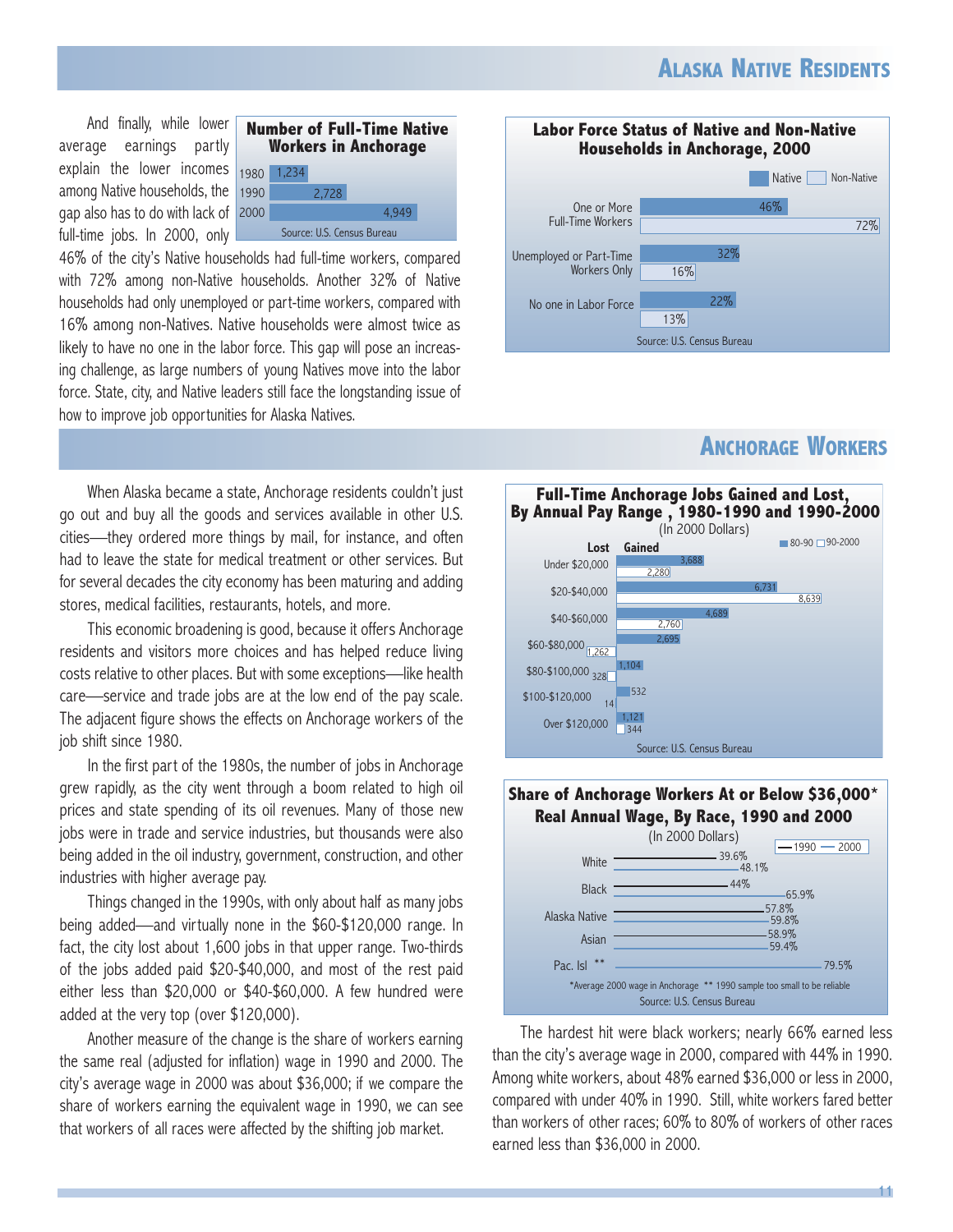## **ANCHORAGE WORKERS**

Aside from differences in earnings by race, there are also differences by residence: workers who live in the Mat-Su Borough and commute to Anchorage have higher average earnings than both (1) those who live and work in Anchorage and (2)

| Live in Anchorage<br>Work in Anchorage<br>\$34.118                                                                                                                                                                        |  |  |
|---------------------------------------------------------------------------------------------------------------------------------------------------------------------------------------------------------------------------|--|--|
| Work in Mat-Su/Kenai<br>\$45,967<br>Work in rural Alaska<br>\$55.952                                                                                                                                                      |  |  |
| Live in Mat-Su/Kenai*<br>Work in Mat-Su/Kenai<br>\$27,841<br>\$43.442<br>Work in Anchorage<br>Work in rural Alaska<br>\$56,225                                                                                            |  |  |
| *Census data for this information groups Mat-Su and<br>Kenai residents. But almost all those who work in<br>Anchorage but live in Mat-Su or Kenai Peninsula<br>boroughs are from the Mat-Su<br>Source: U.S. Census Bureau |  |  |

those who live and work in the Mat-Su. In 2000, Mat-Su commuters had average earnings of \$43,442, compared with \$34,118 among those living in Anchorage and \$27,841 among those living and working in the Mat-Su. That difference makes sense, if we assume that only those with relatively better-paying jobs can afford to move to the Mat-Su and commute to work in the first place.

The figure above also shows that workers who live in either Anchorage or the Mat-Su and commute to work in rural areas—many to the North Slope oil fields—have the highest average wages, at around \$56,000 in 2000.

Since about 2000, continued growth in the health care industry and a construction boom have pulled average

Anchorage wages up somewhat. Jobs in construction are among the best paid, and many health care jobs also pay well or at least better than average. But in recent years the city has also lost jobs

|                  | <b>Anchorage</b>                   | <b>Average Annual Wage/Salary</b> |  |
|------------------|------------------------------------|-----------------------------------|--|
|                  | <b>Not</b>                         | Adjusted                          |  |
|                  | Adjusted                           | for Inflation*                    |  |
| 1980             | \$22,944                           | \$40,494                          |  |
| 1990             | \$30.816                           | \$39,209                          |  |
| 2000             | \$36,456                           | \$36,456                          |  |
|                  | 2003 \$39,600                      | \$36,773                          |  |
| *In 2000 dollars | Source: Alaska Department of Labor |                                   |  |

in the petroleum industry—oil companies have cut back on headquarters employment as North Slope production falls and those jobs are at the top of the pay scale.

Another change in the 1990s was in labor force participation—that is, in the share of adults 16 and older with jobs or looking for work. Men and women still work in bigger proportions in Anchorage than in



the U.S. as a whole (page 3), but labor force participation did decline between 1990 and 2000. The drop was among both men and women, but was about twice as big among men.

Several things probably contributed to that drop. For one, the minority population grew, and labor force participation among Alaska Native, Asian, and Pacific Island people is considerably below that among white and black residents. And, as we

talked about earlier, the majority white population is aging and some moved out of the labor force. Also, the population over 65 grew rapidly in the 1990s; although about a quarter of residents over 65 still work, most don't.

|                                                                                  | Share of Anchorage Adults in |  |  |
|----------------------------------------------------------------------------------|------------------------------|--|--|
|                                                                                  | Labor Force,* By Race, 2000  |  |  |
| Asian                                                                            | 61%                          |  |  |
| Ak. Native                                                                       | .64%                         |  |  |
| Pac. Isl                                                                         | .66%                         |  |  |
| <b>All Races</b>                                                                 | 73%                          |  |  |
| <b>Black</b>                                                                     | 73%                          |  |  |
| White                                                                            | 75%                          |  |  |
| *People 16 or older, with jobs or looking for work<br>Source: U.S. Census Bureau |                              |  |  |
|                                                                                  |                              |  |  |

Another sign of the aging population is the declining share of total income from wages, dropping from 86% of all income in 1980

| <b>Share of Income</b><br><b>from Wages and Salaries</b> |           |       |  |
|----------------------------------------------------------|-----------|-------|--|
|                                                          | Anchorage | U.S.  |  |
| 1980                                                     | 85.7%     | 76.4% |  |
| 1990                                                     | 81.6%     | 75.0% |  |
| 2000                                                     | 75.4%     | 74.6% |  |
| Source: U.S. Census Bureau                               |           |       |  |

to just over 75%—nearly at the U.S. average—by 2000.

But the clearest sign of Anchorage's changing job market in the past 25 years may be this: in 1980, high-school dropouts earned on average 72% as much as college graduates; by 2000, they earned just 43% as much. Not so long ago, there were more relatively well-paid jobs available to Anchorage residents with little education. But now—as is true across the country—such jobs are much scarcer.

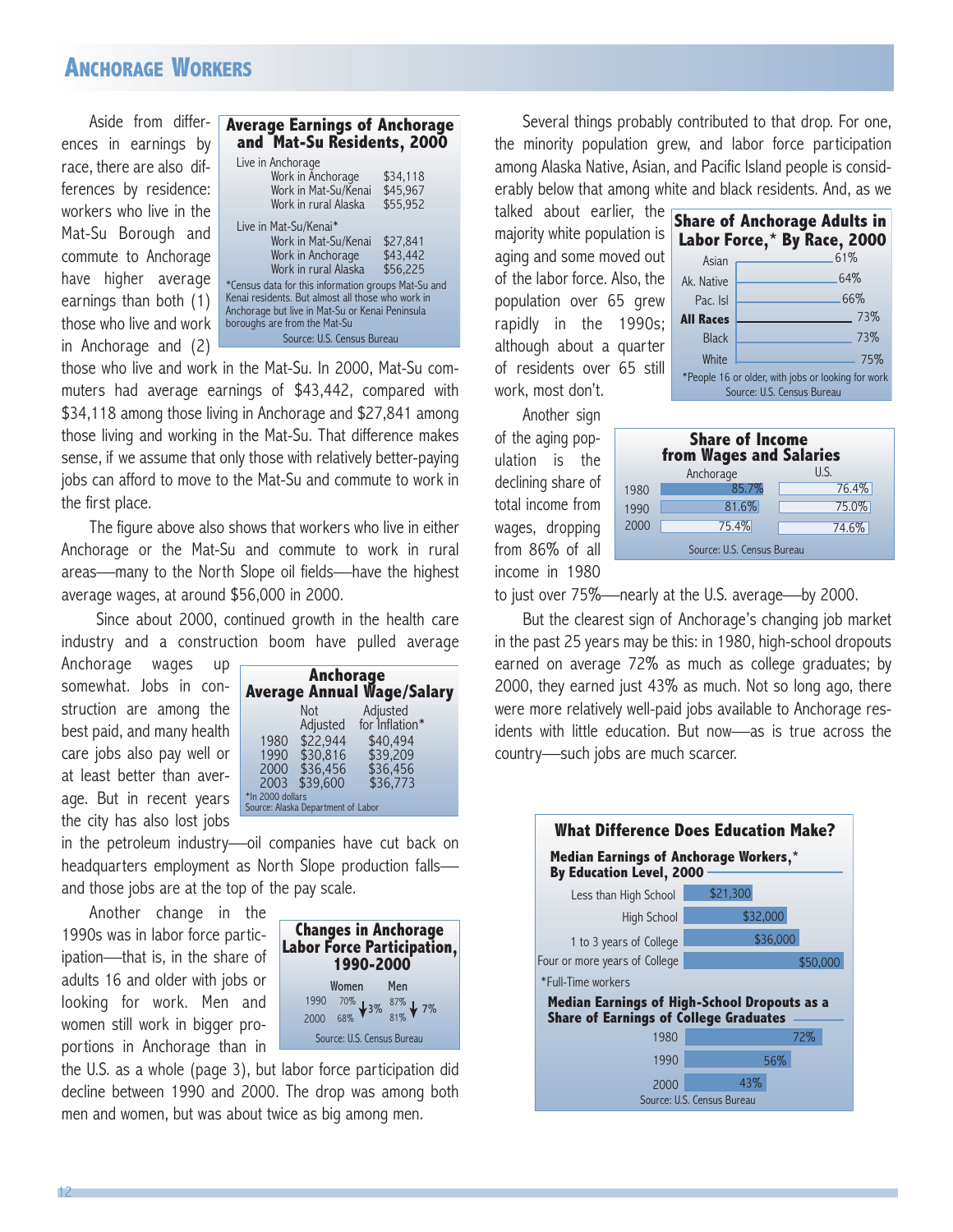## **WORKING WOMEN**

Anchorage's working women fared better than men in the 1990s, gaining 56% of new jobs and maintaining their incomes better. Still, men continue to earn much more than women.

Native women in particular had the best showing in recent years. They've moved into the work force rapidly in the past 30 years, and in 2000 Native

 $1'$ I<sup>V</sup>ICII  $44/$ **Shares of New Jobs, 1990-2000**  Source: U.S. Census Bureau Men Women 56%

women held 52% of all full-time Anchorage jobs held by Natives. By comparison, among non-Native workers, women held 44% of the jobs.

Also, real (adjusted for inflation) earnings of Native women increased 13% in the 1990s, even as real earnings of both Native and non-Native men—and of non-Native women—all declined. That meant Native women improved their earnings to be on a par with those of non-Native women and sharply narrowed the gap with Native men.

Still, despite these advances for Native women, labor force

participation and household incomes of Natives continue to lag far behind those of white residents.





**RESIDENTS 65 AND OLDER**

Leaving Anchorage used to be what people routinely did when they got older—and many still do. But in the past 25 years, older people have been leaving at much lower rates, and the city's older population has been growing at five times the national average. (But that share was so small to begin with that it is still only about half the U.S. average). A combination of things has made the city more attractive to older people, including the fact that Anchorage is less expensive than it used to be relative to other places; the state pays all residents Permanent Fund dividends; and homeowners over 65 get a break on their property taxes. And older residents—like all residents—enjoy the absence of state or local personal income or sales taxes. Other draws are Anchorage's major medical facilities and a state-owned nursing home where costs are partly subsidized.

So what do we know about Anchorage's older residents? Most of them live in married-couple households, but nearly one in 5 women and one in 10 men live alone. They are as a group younger than all those over 65 nationwide, with more people in their 60s and fewer in their 80s. Also, those in their 60s—both men and women—are more likely than their U.S. counterparts to hold jobs (although older residents are less likely to work now than in 1980 or 1990).



Source: U.S. Census Bureau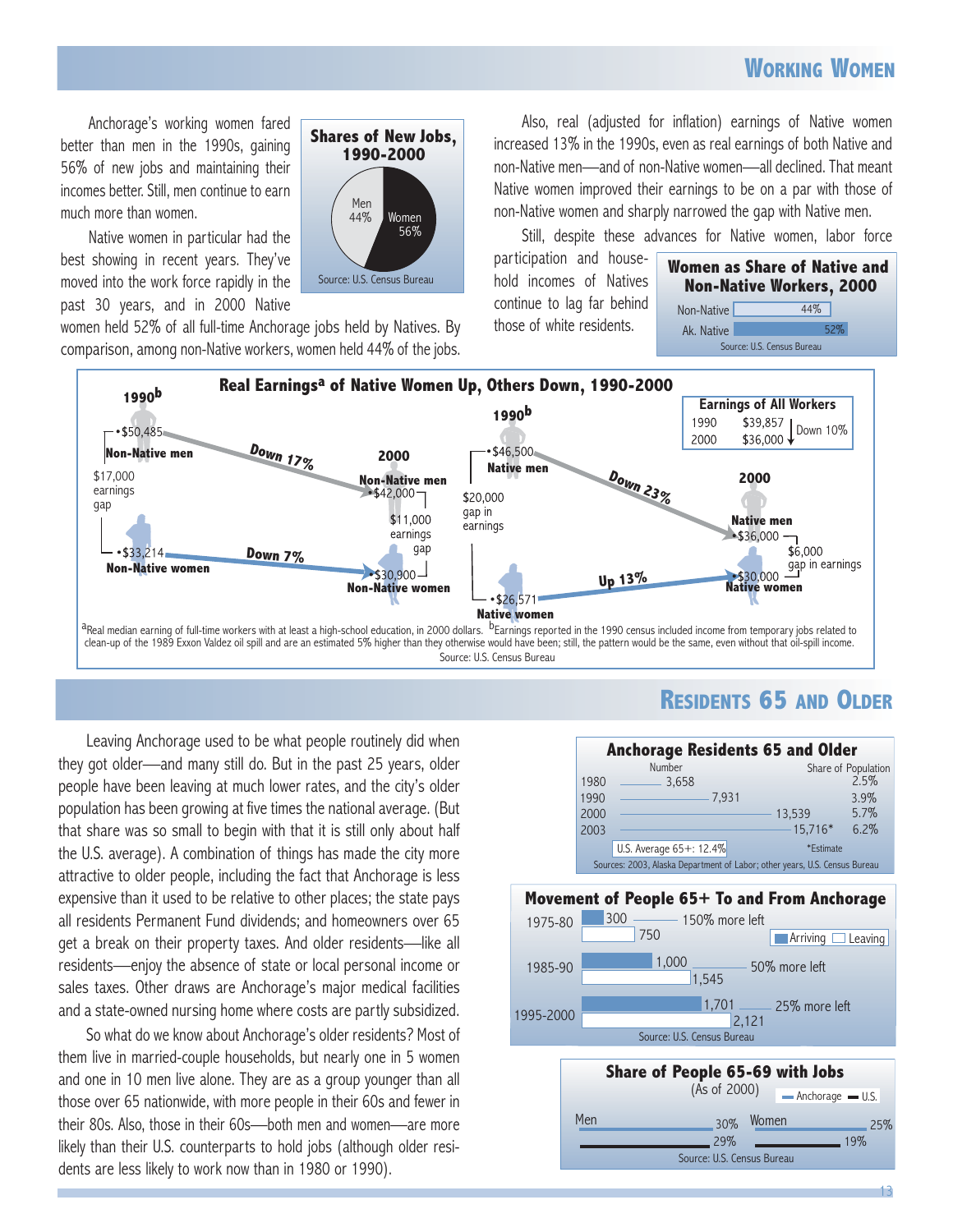### **RESIDENTS 65 AND OLDER**

In 2000, the median income of Anchorage households headed by people over 65 was \$45,000—70% above the U.S. average. That's much bigger than the 30% differential all Anchorage households have over the U.S. average.

But as the adjacent table shows, it is specifically Anchorage's older married couples who have seen big increases in their incomes in the past 20 years. Real (adjusted for inflation) median household incomes of married couples over 65 increased 48% from 1980 to 1990 and 18% between 1990 and 2000, reaching nearly \$68,000.



By contrast, the city's single residents over 65 actually lost income; in 1980, their median income of under \$22,000 was nearly 60% that of married couples—but by 2000, their real income was still under \$22,000 and was just about 30% that of married couples.

Anchorage's older married couples also saw much bigger income gains than younger couples, whose income grew 11% in the 1980s and dropped 3% in the 1990s. Couples under 65 still have higher incomes than couples over 65—but the gap is much smaller than it used to be.

So what boosted income of Anchorage's older couples so much? Incomes of older people nationwide also increased in the past 20 years, but not as much. Special payments from the state are part of the answer. The Longevity Bonus program—which was eliminated in 2003—made monthly payments to older people, and that program was expanded and the payment increased in the 1980s. Permanent Fund dividends also increased over the years. Since payments are per person, married couples collect more.

But even if we eliminate those state payments, real 2000 incomes of people over 65 in Anchorage were still far above the U.S. average. Other factors also contributed to the growth in income. The share of married-couple households grew. More of those who left Anchorage in recent times appear to have been single people with lower incomes.

Also, payments from Social Security were up in Anchorage and nationwide. The fastest growth, however, was in other types of retirement income. Investment income was also up, but the share of income from wages declined. Anchorage's older people get less of their income from Social Security and more from other types of retirement and from earnings; labor force participation is still higher in Anchorage.

Overall, it's important to keep in mind that there is a sharp split in the city's older residents. As the table on page 8 shows, almost equal shares of residents over 65 live in both the poorest 20% and the wealthiest 20% of households. Those in the poorest households are mostly single people and those in the wealthiest mostly married couples.



### **Change in Real Median Household Income, Anchorage Married Couples**

|                            |               | Over 65 Under 65 |  |  |
|----------------------------|---------------|------------------|--|--|
| 1980-1990                  | $+48\% +11\%$ |                  |  |  |
| 1990-2000                  | $+18\%$       | $-3\%$           |  |  |
| Source: U.S. Census Bureau |               |                  |  |  |

### **Real Median Income, Anchorage Households Headed by Residents Over and Under 65**

| (In 2000 Dollars) |                      |                                  |                 |                                  |                                                                                                             |  |  |
|-------------------|----------------------|----------------------------------|-----------------|----------------------------------|-------------------------------------------------------------------------------------------------------------|--|--|
| Over 65           |                      |                                  | <b>Under 65</b> |                                  |                                                                                                             |  |  |
|                   |                      |                                  |                 |                                  |                                                                                                             |  |  |
|                   |                      |                                  |                 |                                  | \$38,257                                                                                                    |  |  |
|                   |                      |                                  |                 |                                  | \$40,848                                                                                                    |  |  |
|                   |                      |                                  |                 |                                  | \$40,000                                                                                                    |  |  |
|                   | 1980<br>1990<br>2000 | \$38,792<br>\$57,432<br>\$67,700 |                 | \$21,887<br>\$23,007<br>\$21,600 | Married Couples Single <sup>a</sup> Married Couples Single <sup>a</sup><br>\$73,110<br>\$82,202<br>\$79,850 |  |  |

<sup>a</sup>Older single people are almost entirely older women or men living alone; about 8% live with some unrelated adult. More of the younger unmarried people live in households with unrelated adults.

Source: U.S. Census Bureau

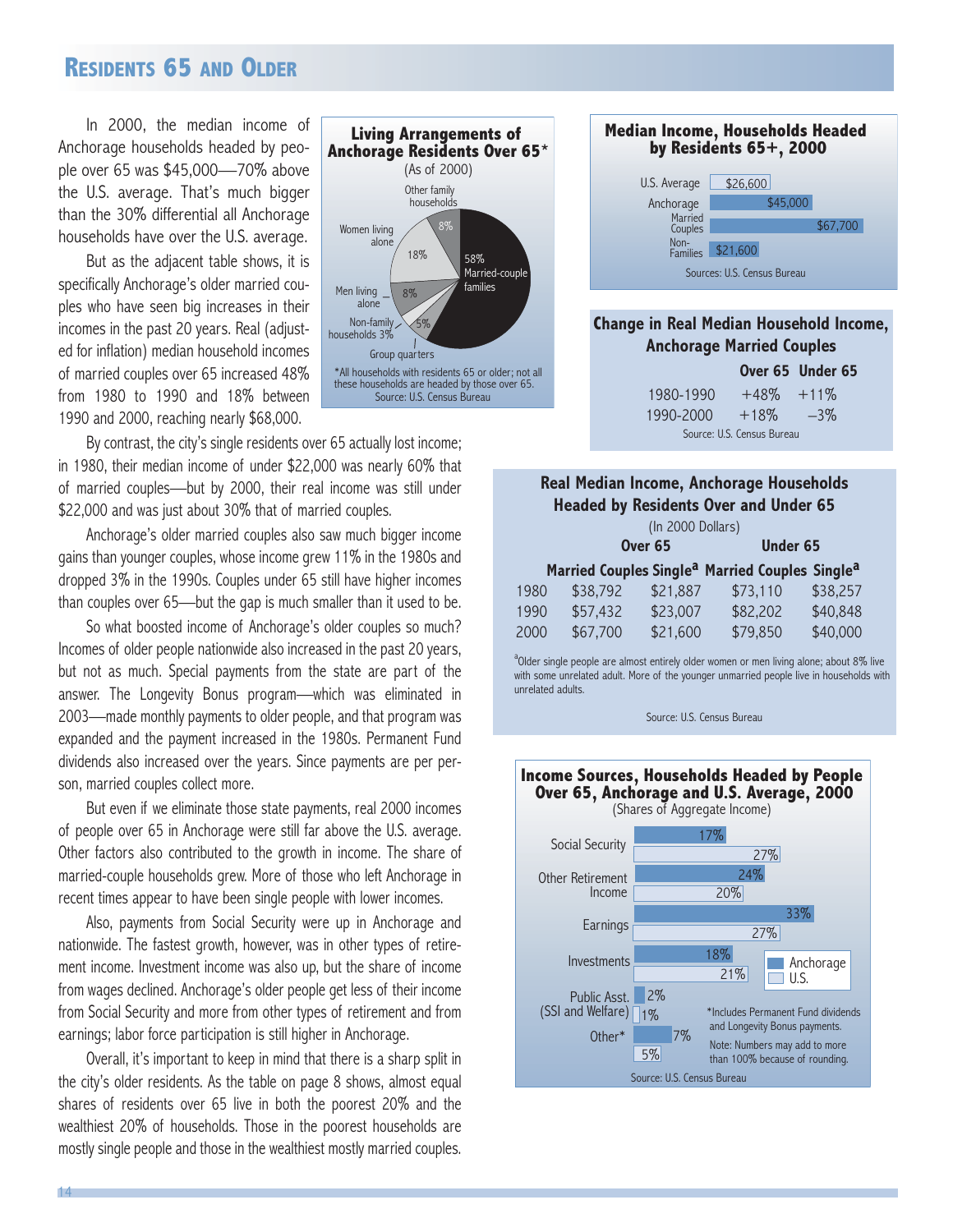Baby boomers are the huge generation of Americans born in the 20 years after World War II, roughly from 1946 to 1964. Across the country, baby boomers make up about one in four Americans. The generations born before and immediately after are smaller. The boomers have been getting a lot of attention lately, because they're approaching retirement age—and their big numbers have implications for pension programs, health care systems, housing, and much more.

Analysts have also pointed out that—aside from the effects of their sheer numbers—baby boomers nationwide have fewer children and are much more affluent than generations before; where they retire and what they buy will have big effects on the national and local economies. (See, for example, the Milken Institute's Policy Brief No. 9, America's Demography in the New Century, March 2000.)

Baby boomers are even more concentrated in Anchorage than nationwide, accounting for about one in three residents, and their effects as they age could also be more concentrated. Many of them came to Anchorage as young adults during the economic booms of the early to mid 1970s and early 1980s. In fact, baby boomers made up close to half of Anchorage's population in 1980.

Many boomers did leave in the economic downturns—especially the 1986-88 recession following an oil-price crash, as the figure at the top of the page shows. But many stayed and some arrived, even in the downturns. They are Anchorage's largest, wealthiest, and best-educated group. Exactly how many of them will stay in the city after they retire is unpredictable.

But if they follow recent patterns among people over 65 (see adjacent box), Anchorage's over-65 population could more than double by 2020, and older residents could make up 11 percent of the city's population, compared with 6 percent today.

Having so many more older people carries the same kinds of implications for Anchorage as for other parts of the country—big numbers added to Social Security, for instance—but it also has others. The incomes of baby boomers will likely decline

Some Alaskans are worried that bright young people are leaving Anchorage (and other Alaska places), to go to school or find work, and that few are moving in—creating a dangerous "brain drain." People ages 20 to 34 in 2000—born roughly from 1965 to 1980—belong to what has been called "Generation X." They make up about 21 percent of the population, both in Anchorage and across the country—a share considerably smaller than the baby boomers. So part of the reason numbers of young adults have declined is that there simply aren't as many of them as there were in the previous generation.

It is true that many young adults left the city during the late 1990s, when the U.S. economy was growing faster than when they stop working, but as we've seen, Anchorage's older residents as a group have incomes far above the U.S. average.

More income that doesn't depend on the job market would tend to help make the city economy more stable. Older people who collect Social Security and private pensions, and often investment income, bring money into the state economy. That money has multiplier effects—that is, when new money comes into the





**Anchorage Adults with Four-Year Degrees, 2000** 

| . neips support                         |                                |           |  |  |  |
|-----------------------------------------|--------------------------------|-----------|--|--|--|
|                                         | Baby boomers                   | $-32.5\%$ |  |  |  |
|                                         | Adults $56-64$ -               | -29.2%    |  |  |  |
|                                         | All 25 and older               | $-28.6%$  |  |  |  |
|                                         | Adults 25 to $34 -$            | $-23.2\%$ |  |  |  |
|                                         | Adults 65 and older —————17.5% |           |  |  |  |
|                                         | Source: U.S. Census Bureau     |           |  |  |  |
|                                         |                                |           |  |  |  |
| Medium Household Income of Baby Boomers |                                |           |  |  |  |
| and Other Anchorage Households, 2000    |                                |           |  |  |  |
|                                         |                                |           |  |  |  |

### **Projected Growth in 65+ Population**

At the projected rate of growth among residents over 65, and given the large number of baby boomers, the number of Anchorage residents over 65 could nearly triple between 2000 and 2020.

| <b>Number</b> | <b>Share of Anchorage Population</b> |
|---------------|--------------------------------------|
| 2000: 13,539  | 6%                                   |
| 2010: 23,793  | $8\%$                                |
| 2020: 37,305  | 11%                                  |

## **YOUNG ADULTS**

Anchorage's. As the figure on page 4 shows, some 20,000 young adults left from 1995 to 2000 and about 17,000 moved in——for a net loss of 3,000. But as the figure also shows, young adults were less likely to leave than either younger or older people.

And if we look at education levels among young adults coming and going at the end of the 1990s, we see more arrivals among both the best and the least educated young adults. Among those with four or more years of college 3,800 arrived and 3,200 left. So even in a period of slow growth, Anchorage still attracted young, educated adults. But at the same time, more young adults—about 200 more without high-school degrees also moved in than out.